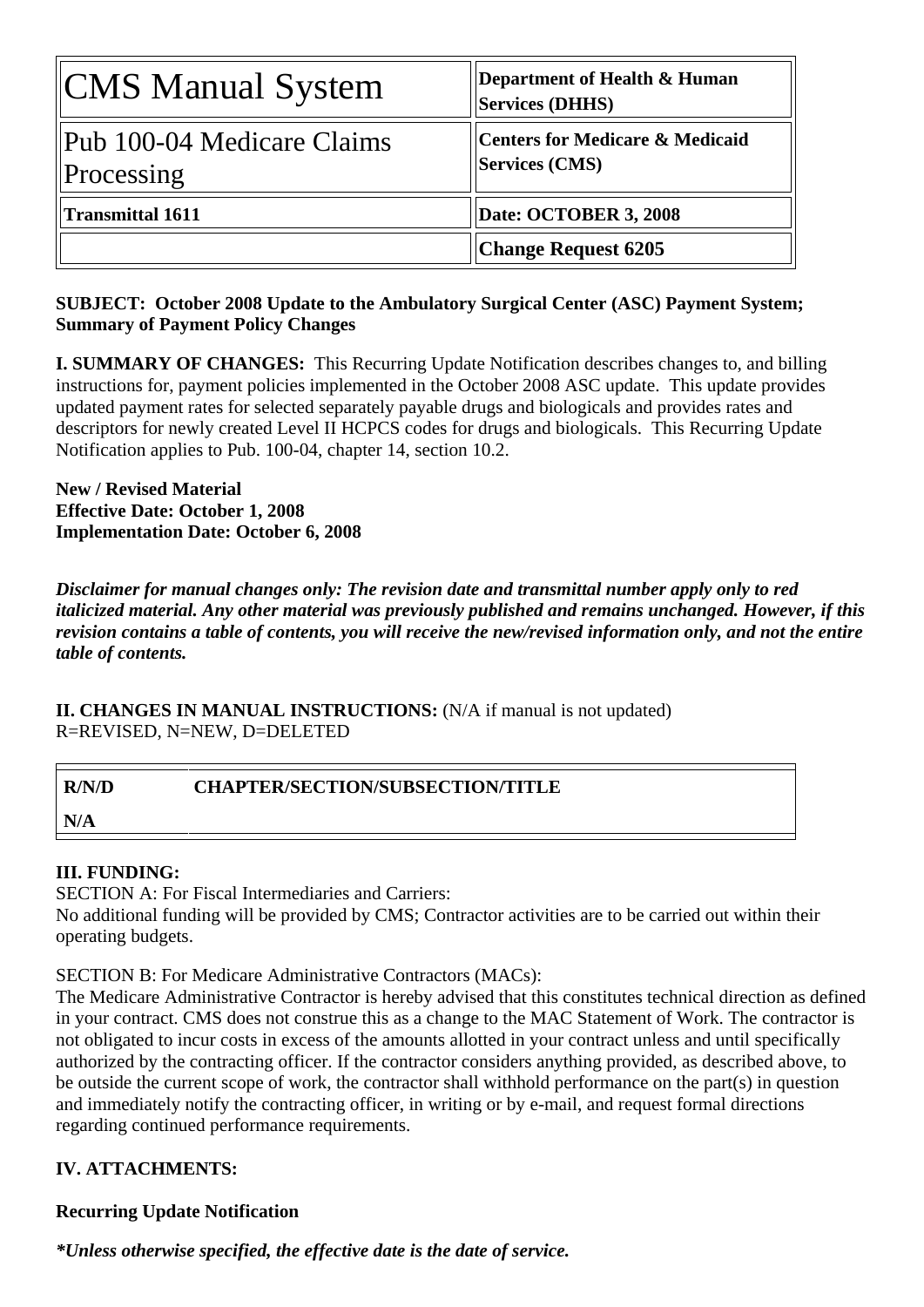# **Attachment – Recurring Update Notification**

| Pub. 100-04   Transmittal: 1611   Date: October 3, 2008 |  | <b>Change Request: 6205</b> |
|---------------------------------------------------------|--|-----------------------------|
|---------------------------------------------------------|--|-----------------------------|

**SUBJECT: October 2008 Update to the Ambulatory Surgical Center (ASC) Payment System; Summary of Payment Policy Changes** 

**Effective Date: October 1, 2008 Implementation Date: October 6, 2008**

# **I. GENERAL INFORMATION**

**A. Background:** This Recurring Update Notification describes changes to, and billing instructions for, payment policies implemented in the October 2008 ASC update. This update provides updated payment rates for selected separately payable drugs and biologicals and provides rates and descriptors for newly created Level II HCPCS codes for drugs and biologicals.

Final policy under the revised ASC payment system, as set forth in CMS-1517-F, requires that ASC payment rates for covered separately payable drugs and biologicals be consistent with the payment rates under the Medicare hospital outpatient prospective payment system (OPPS). Beginning with the April update notification (Transmittal 1488, CR 5994) issued April 9, 2008, CMS has issued quarterly updates to ASC payment rates for separately paid drugs and biologicals and continues to update the lists of covered surgical procedures and covered ancillary services to include newly created HCPCS codes as appropriate. These policies are included in the 2008 ASC payment system instructions: Transmittal 1325 (CR 5680), issued August 29, 2007, and Transmittal 1415 (CR 5885), issued January 18, 2008.

# **B. Policy:**

# **1. Billing for Drugs and Biologicals**

ASCs are strongly encouraged to report charges for all separately payable drugs and biologicals, using the correct HCPCS codes for the items used. ASCs billing for these products must make certain that the reported units of service for the reported HCPCS codes are consistent with the quantity of the drug or biological that was used in the care of the patient. ASCs should not report HCPCS codes and separate charges for drugs and biologicals that receive packaged payment through the payment for the associated covered surgical procedure.

CMS reminds ASCs that under the ASC payment system if two or more drugs or biologicals are mixed together to facilitate administration, the correct HCPCS codes should be reported separately for each product used in the care of the patient. The mixing together of two or more products does not constitute a "new" drug as regulated by the Food and Drug Administration (FDA) under the New Drug Application (NDA) process. In these situations, ASCs are reminded that it is not appropriate to bill HCPCS code C9399. HCPCS code C9399, Unclassified drug or biological, is for new drugs and biologicals that are approved by the FDA on or after January 1, 2004, for which a HCPCS code has not been assigned.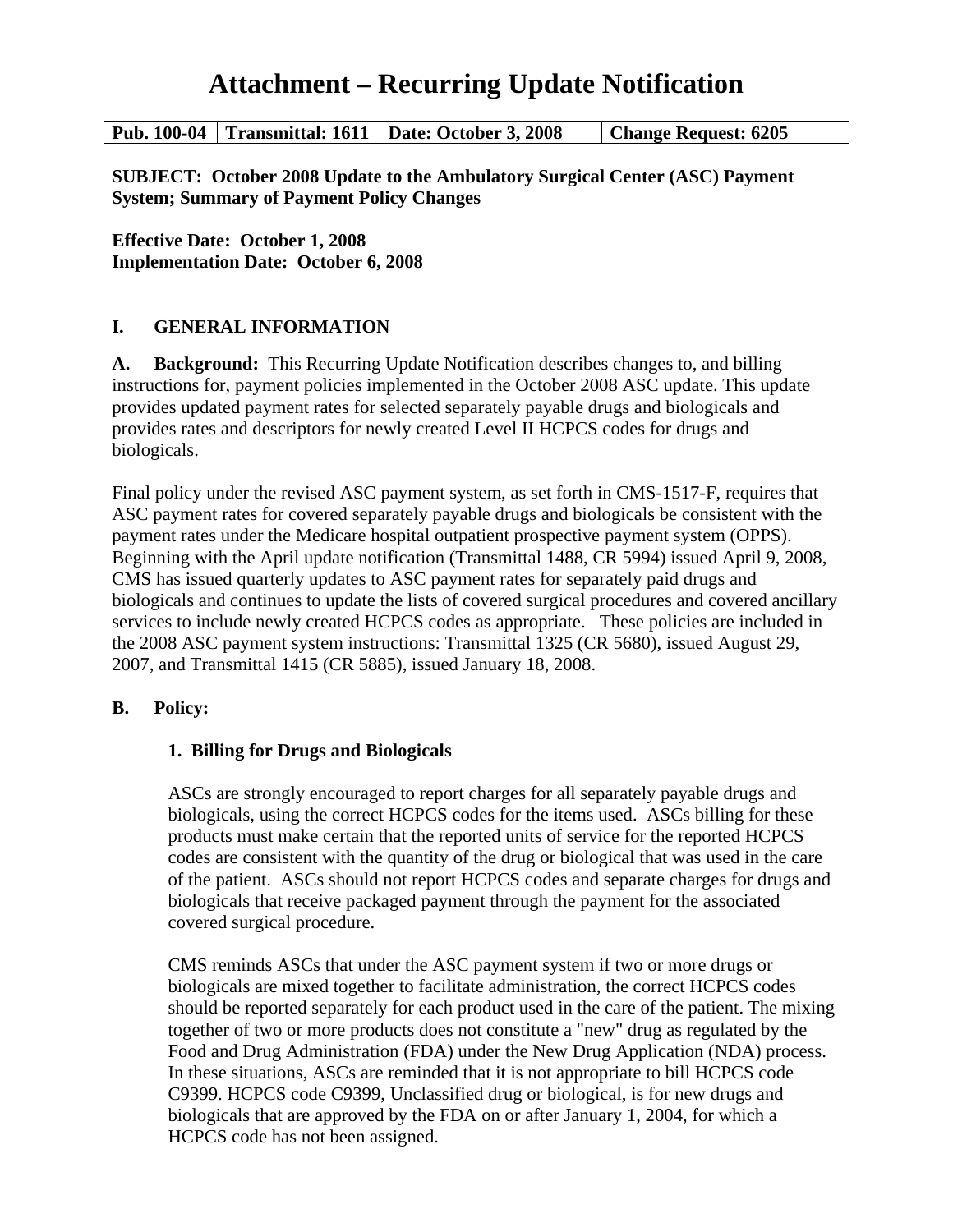Unless otherwise specified in the long description, HCPCS descriptions refer to the noncompounded, FDA-approved final product. If a product is compounded and a specific HCPCS code does not exist for the compounded product, the ASC should include the charge for the compounded product in the charge for the surgical procedure performed.

# **a. Drugs and Biologicals with Payment Based on Average Sales Price (ASP) Effective October 1, 2008**

As stated in the CY 2008 OPPS/ASC final rule, payments for separately payable drugs and biologicals based on the average sales price (ASP) will be updated on a quarterly basis as later quarter ASP submissions become available. In cases where adjustments to payment rates for October 2008 are necessary based on the most recent ASP submissions, CMS will incorporate changes to the payment rates in the October 2008 release of the ASC DRUG file. The updated payment rates, effective October 1, 2008, will be included in the October 2008 update of the ASC Addendum BB, which will be posted on the CMS Web site at the end of September.

Instructions for downloading the ASC DRUG file updates are included in the business requirements section below. Contractors shall modify the necessary systems to accept all HCPCS codes and payment rate changes contained in this change request. Contractors shall make available to ASCs the list of any newly added codes and previous quarter payment rate changes as identified in this instruction.

Adjustment claims brought to the contractor's attention for payment rate changes identified in this instruction should be adjusted using the payment rates from the file in effect for the dates of service on the claim, including the latest revision release of a previous quarter ASC DRUG file, if issued by CMS, for the date that the service was provided.

# **b. New HCPCS Drug and Biological Codes that are Separately Payable Under the ASC Payment System as of October 1, 2008**

Three new drug and biological HCPCS codes have been created that are payable for dates of service on or after October 1, 2008. The three new HCPCS codes, their long descriptors, and payment indicators are identified in Table **1** below.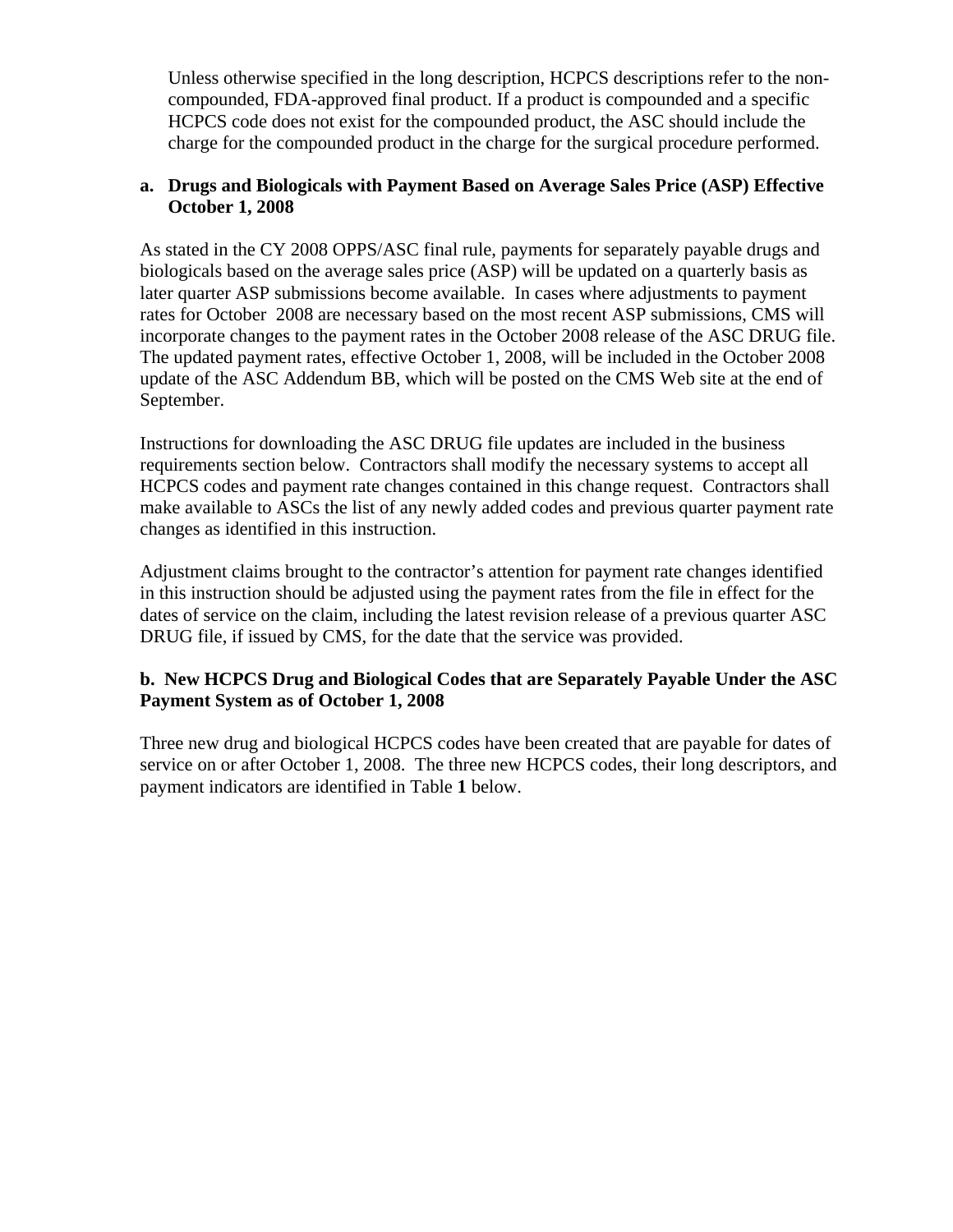**Table 1- New Drugs and Biologicals Separately Payable under the ASC Payment System as of October 1, 2008.** 

| <b>HCPCS</b> | <b>Long Descriptor</b>                                                                                                                                             | <b>Payment Indicator</b> |
|--------------|--------------------------------------------------------------------------------------------------------------------------------------------------------------------|--------------------------|
| C9243        | Injection, bendamustine hcl, 1 mg                                                                                                                                  | K <sub>2</sub>           |
| C9244        | Injection, regadenoson, 0.4 mg                                                                                                                                     | K <sub>2</sub>           |
| C9359        | Porous purified collagen matrix bone<br>void filler (Integra Mozaik<br>Osteoconductive Scaffold Putty, Integra<br>OS Osteoconductive Scaffold Putty),<br>per 0.5cc | K <sub>2</sub>           |

### **c. Updated Payment Rates for Certain HCPCS Codes Effective January 1, 2008 through March 31, 2008**

The payment rates for three HCPCS codes were incorrect in the January 2008 ASC DRUG file. The corrected payment rates are listed below and have been corrected in the revised January 2008 ASC DRUG file, effective for services furnished on January 1, 2008 through March 31, 2008.

**Table 2- Updated Payment Rates for Certain HCPCS Codes Effective January 1, 2008 through March 31, 2008**

| <b>HCPCS</b><br>Code | <b>Short Descriptor</b>     | <b>Corrected</b>   Payment<br><b>Payment</b> | <b>Indicator</b> |
|----------------------|-----------------------------|----------------------------------------------|------------------|
|                      |                             | Rate                                         |                  |
| J7324                | Orthovisc inj per dose      | \$169.10                                     | K2               |
| J9015                | Aldesleukin/single use vial | \$757.34                                     | K <sub>2</sub>   |
| J9303                | Panitumumab injection       | \$82.86                                      | K?               |

# **d. Updated Payment Rates for Certain HCPCS Codes Effective April 1, 2008 through June 30, 2008**

The payment rates for three HCPCS codes were incorrect in the April 2008 ASC DRUG file. The corrected payment rates are listed below and have been corrected in the revised April 2008 ASC DRUG file, effective for services furnished on April 1, 2008 through June 30, 2008.

# **Table 3- Updated Payment Rates for Certain HCPCS Codes Effective April 1, 2008 through June 30, 2008**

| <b>HCPCS</b> | <b>Short Descriptor</b> | Corrected      | <b>Payment</b>   |
|--------------|-------------------------|----------------|------------------|
| Code         |                         | <b>Payment</b> | <b>Indicator</b> |
|              |                         | Rate           |                  |
| J7324        | Orthovisc inj per dose  | $$174.63$ K2   |                  |
| J9303        | Panitumumab injection   | \$82.83        | K2               |
| Q4096        | VWF complex, not        | \$0.65         | K <sub>2</sub>   |
|              | Humate-P                |                |                  |

**e. Updated Payment Rates for Certain HCPCS Codes Effective July 1, 2008 through September 30, 2008**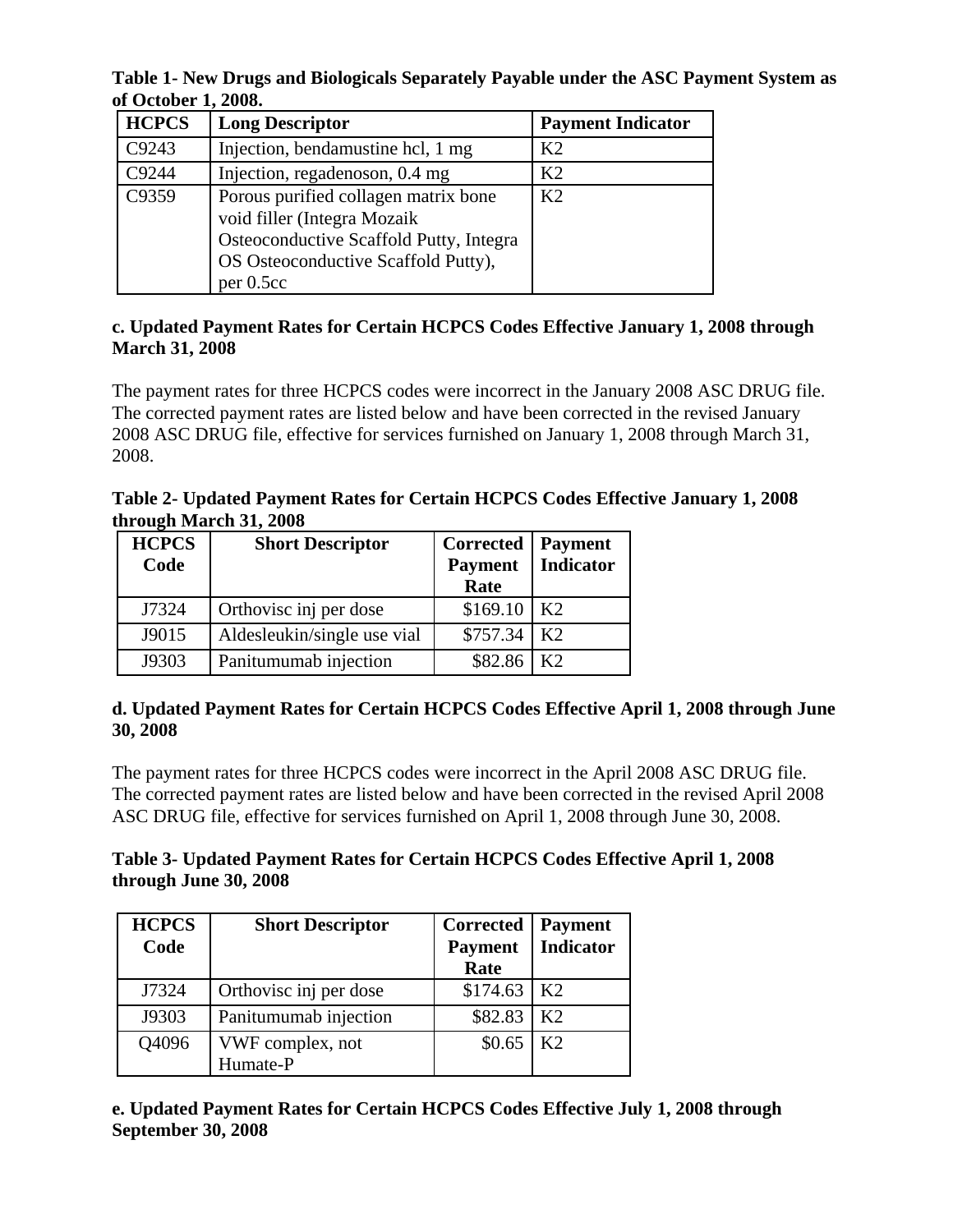The payment rate for one HCPCS code was incorrect in the July 2008 ASC DRUG file. The corrected payment rate is listed below and has been corrected in the July 2008 ASC DRUG file, effective for services furnished on July 1, 2008 through September 30, 2008.

### **Table 4- Updated Payment Rates for Certain HCPCS Codes Effective July 1, 2008 through September 30, 2008**

| <b>HCPCS</b><br>Code | <b>Short Descriptor</b> | <b>Corrected</b>   Payment<br>Payment   Indicator<br>Rate |  |
|----------------------|-------------------------|-----------------------------------------------------------|--|
| J7324                | Orthovisc inj per dose  | $$175.85$ K2                                              |  |

# **f. Correct Reporting of Drugs and Biologicals When Used As Implantable Devices**

With the exception of drugs and biologicals with pass-through status under the OPPS, ASCs are not to bill separately for drug and biological HCPCS codes when using these items as implantable devices (including as a scaffold or an alternative to human or nonhuman connective tissue or mesh used in a graft) during surgical procedures. As under the OPPS, ASCs are provided a packaged payment for surgical procedures that includes the cost of supportive items, including implantable devices without pass-through status. When using drugs and biologicals during covered surgical procedures as implantable devices, ASCs may include the charges for these items in their charge for the procedure.

# **g. Correct Reporting of Units for Drugs**

ASCs are reminded to ensure that units of drugs administered to patients are accurately reported in terms of the dosage specified in the full HCPCS code descriptor. That is, units should be reported in multiples of the units included in the HCPCS descriptor. For example, if the drug's HCPCS code descriptor specifies 6 mg, and 6 mg of the drug was administered to the patient, the units billed should be 1. As another example, if the drug's HCPCS code descriptor specifies 50 mg, but 200 mg of the drug was administered to the patient, the units billed should be 4. ASCs should not bill the units based on how the drug is packaged, stored, or stocked. That is, if the HCPCS descriptor for the drug code specifies 1 mg and a 10 mg vial of the drug was administered to the patient, 10 units should be reported on the bill, even though only 1 vial was administered. The HCPCS short descriptors are limited to 28 characters, including spaces, so short descriptors do not always capture the complete description of the drug. Therefore, before submitting Medicare claims for drugs and biologicals, it is extremely important to review the complete long descriptors for the applicable HCPCS codes.

# **2. Payment for Office-based Procedures and Covered Ancillary Radiology Services**

The Medicare Improvement for Patients and Providers Act of 2008 (MIPPA) requires that the Medicare physician fee schedule (MPFS) update originally applicable to dates of service January 1, 2008 through June 30, 2008 be extended through December 31, 2008. Consequently, ASC payments for some office-based procedures and covered ancillary radiology services, services for which payment is made at the lesser of the ASC rate or the MPFS non-facility PE RVU amount, are affected. As indicated in Joint Signature Memorandum 08410, issued July 16, 2008, retroactive to July 1, 2008 and through December 31, 2008, MPFS rates shall reflect the 0.5 percent update that was in effect for January – June 2008 and consistent with the MIPPA, carriers/Part B MACs shall use the same ASCFS file as used for January 1 through June 30, 2008, to make payments to ASCs for July 1, through December 31, 2008.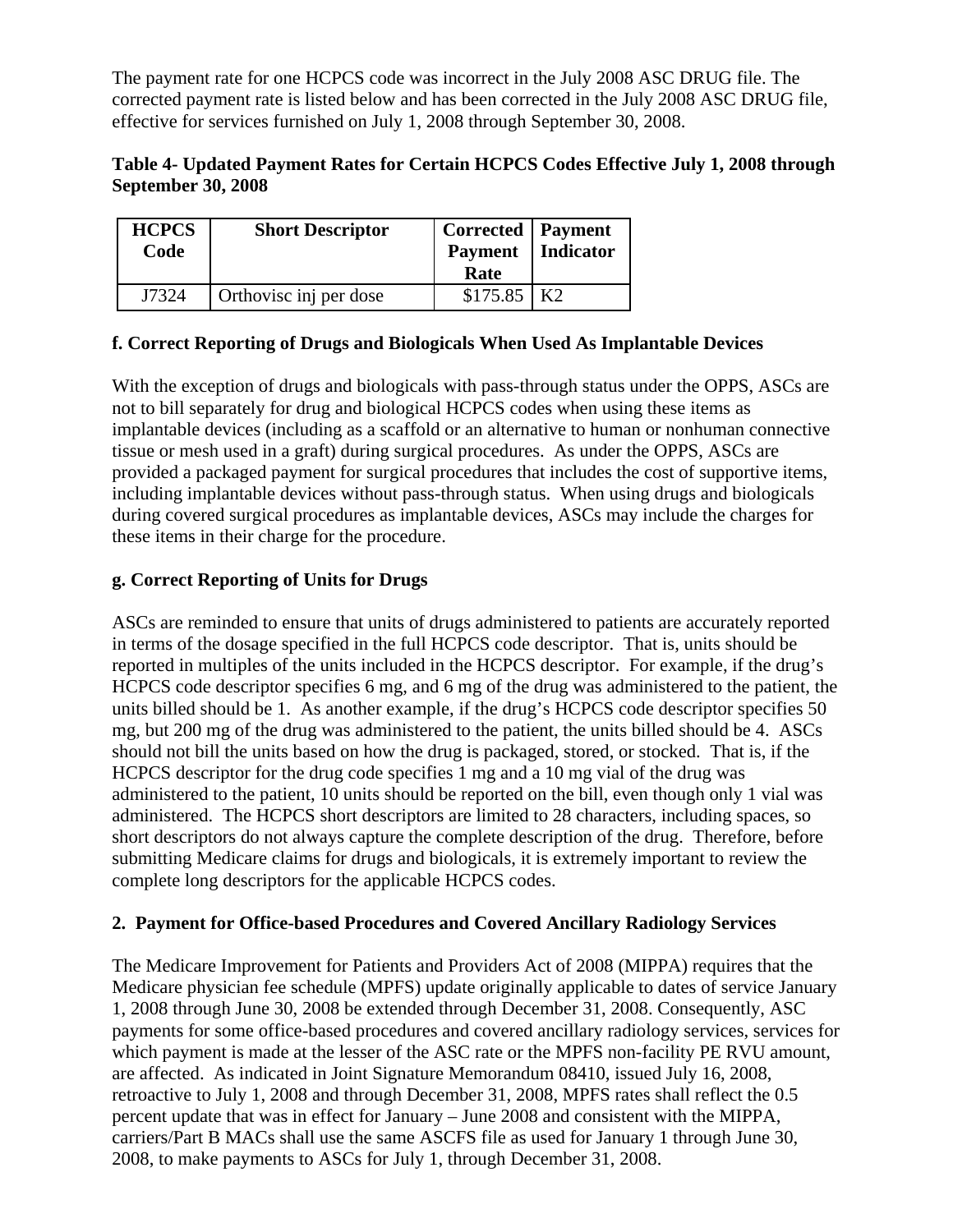# **3. Payment for Brachytherapy Sources**

The Medicare Improvement for Patients and Providers Act of 2008 requires CMS to pay for brachytherapy sources for the period of July 1, 2008 through December 31, 2009, at hospitals' charges adjusted to costs. As a result of the legislative amendment, there is no prospective rate under the OPPS for that period. Therefore, contrary to the payment policy, payment indicators and payment rates included in previous guidance, including Addendum BB to the November 27, 2007 OPPS/ASC final rule, for dates of service July 1, 2008 through December 31, 2009, payment for brachytherapy sources will be made at contractor-priced amounts, consistent with payment policy for the revised ASC payment system when no OPPS prospective rate is available.

The HCPCS codes for separately paid brachytherapy sources, long descriptors and payment indicators are listed in Table 5 below.

| <b>HCPCS</b><br>Code | <b>Long Descriptor</b>                                                                                       | <b>Payment</b><br>indicator |
|----------------------|--------------------------------------------------------------------------------------------------------------|-----------------------------|
| A9527                | Iodine I-125, sodium iodide solution, therapeutic, per<br>millicurie                                         | H7                          |
| C1716                | Brachytherapy source, non-stranded, Gold-198, per source                                                     | H7                          |
| C1717                | Brachytherapy source, non-stranded, High Dose Rate<br>Iridium-192, per source                                | H7                          |
| C1719                | Brachytherapy source, non-stranded, Non-High Dose Rate<br>Iridium-192, per source                            | H7                          |
| C2616                | Brachytherapy source, non-stranded, Yttrium-90, per<br>source                                                | H7                          |
| C <sub>2634</sub>    | Brachytherapy source, non-stranded, High Activity, Iodine-<br>125, greater than 1.01 mCi (NIST), per source  | H7                          |
| C <sub>2635</sub>    | Brachytherapy source, non-stranded, High Activity,<br>Palladium-103, greater than 2.2 mCi (NIST), per source | H7                          |
| C <sub>2636</sub>    | Brachytherapy linear source, non-stranded, Palladium-103,<br>per 1MM                                         | H7                          |
| C <sub>2638</sub>    | Brachytherapy source, stranded, Iodine-125, per source                                                       | H7                          |
| C <sub>2639</sub>    | Brachytherapy source, non-stranded, Iodine-125, per<br>source                                                | H7                          |
| C <sub>2640</sub>    | Brachytherapy source, stranded, Palladium-103, per source                                                    | H7                          |
| C <sub>2641</sub>    | Brachytherapy source, non-stranded, Palladium-103, per<br>source                                             | H7                          |
| C <sub>2642</sub>    | Brachytherapy source, stranded, Cesium-131, per source                                                       | H7                          |
| C <sub>2643</sub>    | Brachytherapy source, non-stranded, Cesium-131, per<br>source                                                | H7                          |
| C2698                | Brachytherapy source, stranded, not otherwise specified,<br>per source                                       | H7                          |
| C2699                | Brachytherapy source, non-stranded, not otherwise<br>specified, per source                                   | H7                          |

#### **Table 5- Brachytherapy Sources Payable as of July 1, 2008**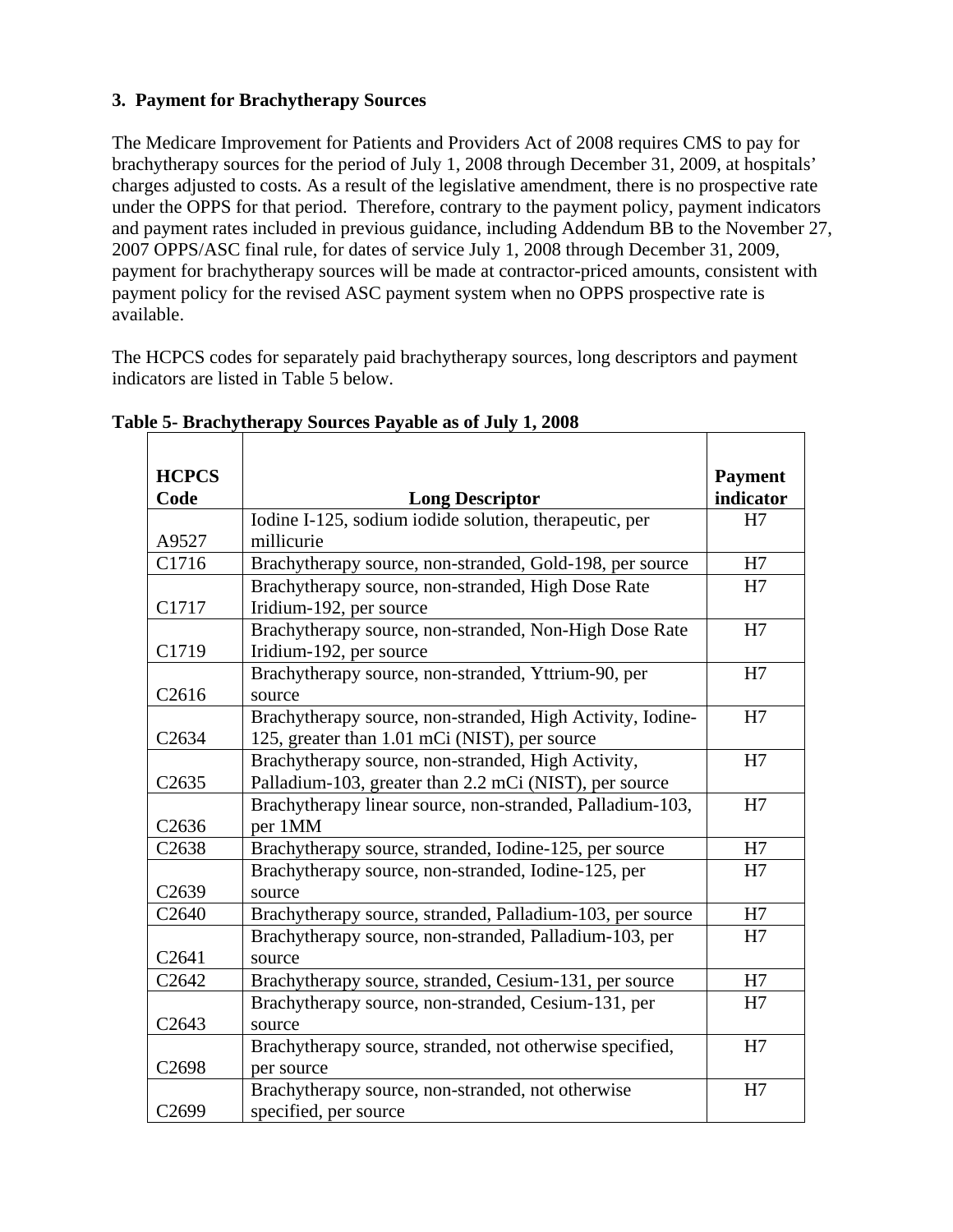# **II. BUSINESS REQUIREMENTS TABLE**

*Use "Shall" to denote a mandatory requirement* 

| <b>Number</b> | Requirement                                                                                                                                                                                                                                                                                              | Responsibility (place an "X" in each applicable<br>column) |                                    |                              |                                             |                        |                                              |                                 |                       |                       |              |
|---------------|----------------------------------------------------------------------------------------------------------------------------------------------------------------------------------------------------------------------------------------------------------------------------------------------------------|------------------------------------------------------------|------------------------------------|------------------------------|---------------------------------------------|------------------------|----------------------------------------------|---------------------------------|-----------------------|-----------------------|--------------|
|               |                                                                                                                                                                                                                                                                                                          | A<br>B                                                     | D<br>$\mathbf{M}$<br>E             | $\mathbf{F}$<br>$\mathbf{I}$ | $\mathbf C$<br>$\mathbf{A}$<br>$\mathbb{R}$ | $\mathbf{R}$<br>H<br>H |                                              | System<br>Maintainers           | Shared-               |                       | <b>OTHER</b> |
|               |                                                                                                                                                                                                                                                                                                          | M<br>A<br>$\mathcal{C}$                                    | M<br>$\mathbf{A}$<br>$\mathcal{C}$ |                              | $\mathbb{R}$<br>I<br>E<br>$\mathbf{R}$      | I                      | $\overline{F}$<br>$\bf{I}$<br>${\bf S}$<br>S | $\mathbf M$<br>$\mathsf C$<br>S | V<br>$\mathbf M$<br>S | $\mathbf C$<br>W<br>F |              |
| 6205.1        | Medicare contractors shall download and<br>install the October 2008 ASC DRUG file<br><b>FILENAME:</b><br>MU00.@BF12390.ASC.CY08.DRUG.OCT.D.V0919<br>Date of retrieval will be provided in a<br>separate email communication from<br><b>CMS</b>                                                           | X                                                          |                                    |                              | X                                           |                        |                                              | X                               |                       |                       |              |
| 6205.2        | Contractors shall assign TOS F to C9243,<br>C9244, and C9359 for claims with DOS on<br>or after October 1, 2008.                                                                                                                                                                                         | X                                                          |                                    |                              | X                                           |                        |                                              |                                 |                       |                       |              |
| 6205.3        | Medicare contractors shall download and<br>install a revised January 2008 ASC DRUG<br>file<br><b>FILENAME:</b><br>MU00.@BF12390.ASC.CY08.DRUG.JAN.D.V0919<br><b>Confirmation and date of retrieval will</b><br>be provided in a separate email<br>communication from CMS.                                | X                                                          |                                    |                              | X                                           |                        |                                              | X                               |                       |                       |              |
| 6205.3.1      | Medicare contractors shall adjust as<br>appropriate claims brought to their attention<br>that:<br>1) Have dates of service on or after<br>January 1, 2008, but prior to April 1,<br>2008 and;<br>2) Were originally processed prior to<br>the installation of the revised January<br>2008 ASC DRUG File. | X                                                          |                                    |                              | X                                           |                        |                                              | X                               |                       |                       |              |
| 6205.4        | Medicare contractors shall download and<br>install a revised April 2008 ASC DRUG file<br><b>FILENAME:</b><br>MU00.@BF12390.ASC.CY08.DRUG.APR.D.V0919<br>Confirmation and date of retrieval will be<br>provided in a separate email                                                                       | X                                                          |                                    |                              | X                                           |                        |                                              | X                               |                       |                       |              |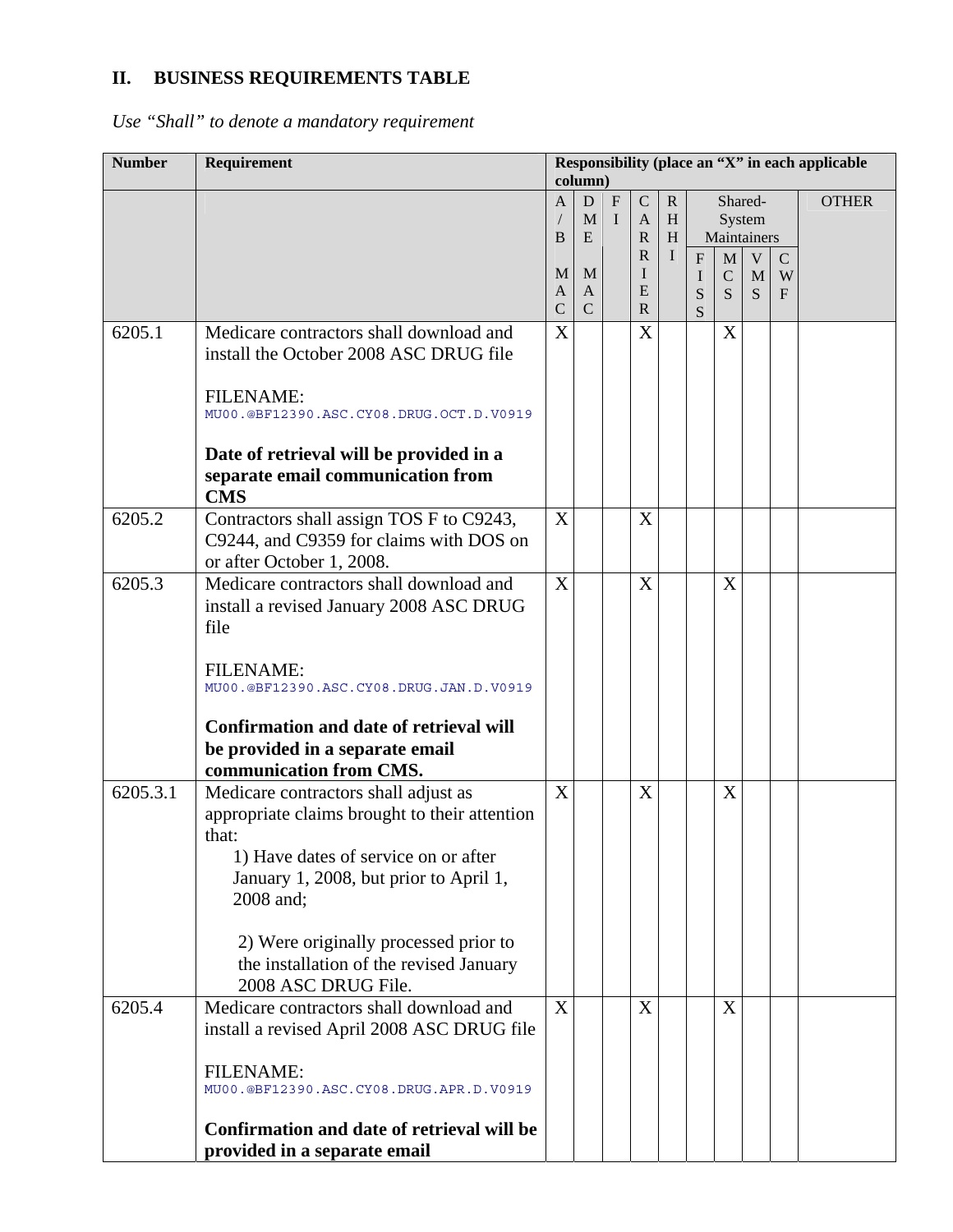| <b>Number</b> | Responsibility (place an "X" in each applicable<br>Requirement<br>column)                                                                                                                                                             |                          |                       |                  |                                             |                        |                            |                                  |             |                                    |              |
|---------------|---------------------------------------------------------------------------------------------------------------------------------------------------------------------------------------------------------------------------------------|--------------------------|-----------------------|------------------|---------------------------------------------|------------------------|----------------------------|----------------------------------|-------------|------------------------------------|--------------|
|               |                                                                                                                                                                                                                                       | A<br>B                   | D<br>M<br>E           | F<br>$\mathbf I$ | $\mathbf C$<br>$\mathbf{A}$<br>$\mathbb{R}$ | $\mathbf{R}$<br>H<br>H |                            | Shared-<br>System<br>Maintainers |             |                                    | <b>OTHER</b> |
|               |                                                                                                                                                                                                                                       | M<br>A<br>$\overline{C}$ | M<br>A<br>$\mathbf C$ |                  | $\mathbb{R}$<br>I<br>E<br>$\mathbf R$       | I                      | $\mathbf F$<br>I<br>S<br>S | $\mathbf M$<br>$\mathbf C$<br>S  | V<br>M<br>S | $\mathcal{C}$<br>W<br>$\mathbf{F}$ |              |
|               | communication from CMS                                                                                                                                                                                                                |                          |                       |                  |                                             |                        |                            |                                  |             |                                    |              |
| 6205.4.1      | Medicare contractors shall adjust as<br>appropriate claims brought to their attention<br>that:<br>1) Have dates of service on or after                                                                                                | X                        |                       |                  | X                                           |                        |                            | X                                |             |                                    |              |
|               | April 1, 2008, but prior to July 1, 2008<br>and;<br>2) Were originally processed prior to                                                                                                                                             |                          |                       |                  |                                             |                        |                            |                                  |             |                                    |              |
|               | the installation of the revised April<br>2008 ASC DRUG File.                                                                                                                                                                          |                          |                       |                  |                                             |                        |                            |                                  |             |                                    |              |
| 6205.5        | Medicare contractors shall download and<br>install a revised July 2008 ASC DRUG file                                                                                                                                                  | X                        |                       |                  | X                                           |                        |                            | X                                |             |                                    |              |
|               | <b>FILENAME:</b><br>MU00.@BF12390.ASC.CY08.DRUG.JUL.D.V0919                                                                                                                                                                           |                          |                       |                  |                                             |                        |                            |                                  |             |                                    |              |
|               | Confirmation and date of retrieval will be<br>provided in a separate email<br>communication from CMS                                                                                                                                  |                          |                       |                  |                                             |                        |                            |                                  |             |                                    |              |
| 6205.5.1      | Medicare contractors shall adjust as<br>appropriate claims brought to their attention<br>that:<br>1) Have dates of service on or after July<br>1, 2008, but prior to October 1, 2008<br>and;<br>2) Were originally processed prior to | X                        |                       |                  | X                                           |                        |                            | X                                |             |                                    |              |
|               | the installation of the revised July 2008<br>ASC DRUG File.                                                                                                                                                                           |                          |                       |                  |                                             |                        |                            |                                  |             |                                    |              |
| 6205.6        | Contractors shall use the ASCFS file used<br>from January 1 through June 30, 2008 to<br>make ASC payments for July 1 through<br>December 31, 2008.                                                                                    | X                        |                       |                  | X                                           |                        |                            | X                                |             |                                    |              |
| 6205.7        | Contractors shall price brachytherapy<br>sources based on acquisition cost or invoice<br>if the HCPCS code is on the ASCFS and<br>has contractor-priced payment indicator<br>"H7."                                                    | X                        |                       |                  | X                                           |                        |                            | X                                |             |                                    |              |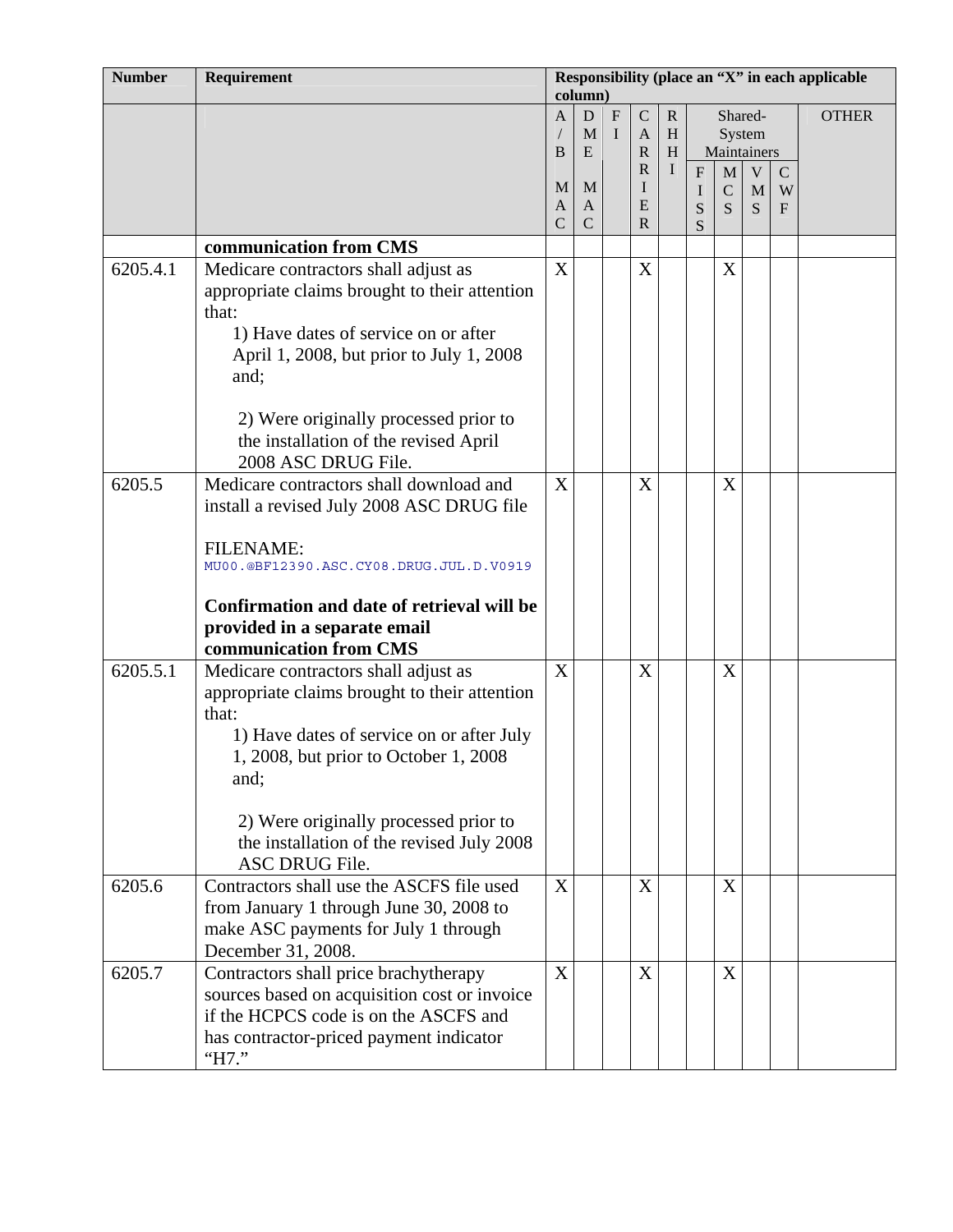# **III. PROVIDER EDUCATION TABLE**

| <b>Number</b> | Requirement                                                                                                                                                                                                                                                                                                                                                                                                                                                                                                                                                                                                                                                                                                                                                                                                                                     |                                               | column)                                |                           |                                                                                        |                                        |                                       |                                                        |                        |                        | Responsibility (place an "X" in each applicable |
|---------------|-------------------------------------------------------------------------------------------------------------------------------------------------------------------------------------------------------------------------------------------------------------------------------------------------------------------------------------------------------------------------------------------------------------------------------------------------------------------------------------------------------------------------------------------------------------------------------------------------------------------------------------------------------------------------------------------------------------------------------------------------------------------------------------------------------------------------------------------------|-----------------------------------------------|----------------------------------------|---------------------------|----------------------------------------------------------------------------------------|----------------------------------------|---------------------------------------|--------------------------------------------------------|------------------------|------------------------|-------------------------------------------------|
|               |                                                                                                                                                                                                                                                                                                                                                                                                                                                                                                                                                                                                                                                                                                                                                                                                                                                 | $\overline{A}$<br>B<br>M<br>A<br>$\mathsf{C}$ | D<br>M<br>E<br>M<br>A<br>$\mathcal{C}$ | ${\bf F}$<br>$\mathbf{I}$ | $\mathsf{C}$<br>$\mathbf{A}$<br>$\mathbb{R}$<br>$\mathbb{R}$<br>I<br>E<br>$\mathbb{R}$ | $\mathbb{R}$<br>H<br>H<br>$\mathbf{I}$ | $\mathbf{F}$<br>$\mathbf I$<br>S<br>S | Shared-System<br>Maintainers<br>M<br>$\mathsf{C}$<br>S | V<br>$\mathbf{M}$<br>S | $\mathbf{C}$<br>W<br>F | <b>OTHER</b>                                    |
| 6205.8        | A provider education article related to this<br>instruction will be available at<br>http://www.cms.hhs.gov/MLNMattersArticl<br>es/ shortly after the CR is released. You<br>will receive notification of the article<br>release via the established "MLN Matters"<br>listserv.<br>Contractors shall post this article, or a direct<br>link to this article, on their Web site and<br>include information about it in a listserv<br>message within 1 week of the availability of<br>the provider education article. In addition,<br>the provider education article shall be<br>included in your next regularly scheduled<br>bulletin. Contractors are free to supplement<br>MLN Matters articles with localized<br>information that would benefit their<br>provider community in billing and<br>administering the Medicare program<br>correctly. | $\overline{\text{X}}$                         |                                        |                           | $\overline{\text{X}}$                                                                  |                                        |                                       |                                                        |                        |                        |                                                 |

# **IV. SUPPORTING INFORMATION**

#### **Section A: For any recommendations and supporting information associated with listed requirements, use the box below:**

*Use "Should" to denote a recommendation.* 

| X-Ref<br>Requirement | Recommendations or other supporting information: |
|----------------------|--------------------------------------------------|
| <b>Number</b>        |                                                  |
|                      |                                                  |

#### **Section B: For all other recommendations and supporting information, use this space:**

# **V. CONTACTS**

**Pre-Implementation Contact(s):** ASC Payment Policy: Chuck Braver at [chuck.braver@cms.hhs.gov](mailto:chuck.braver@cms.hhs.gov) or 410-786-6719; Carrier/ AB MAC Claims Processing Issues: Yvette Cousar at [yvette.cousar@cms.hhs.gov](mailto:yvette.cousar@cms.hhs.gov) or 410-786-2160.

#### **Post-Implementation Contact(s):** Regional Office